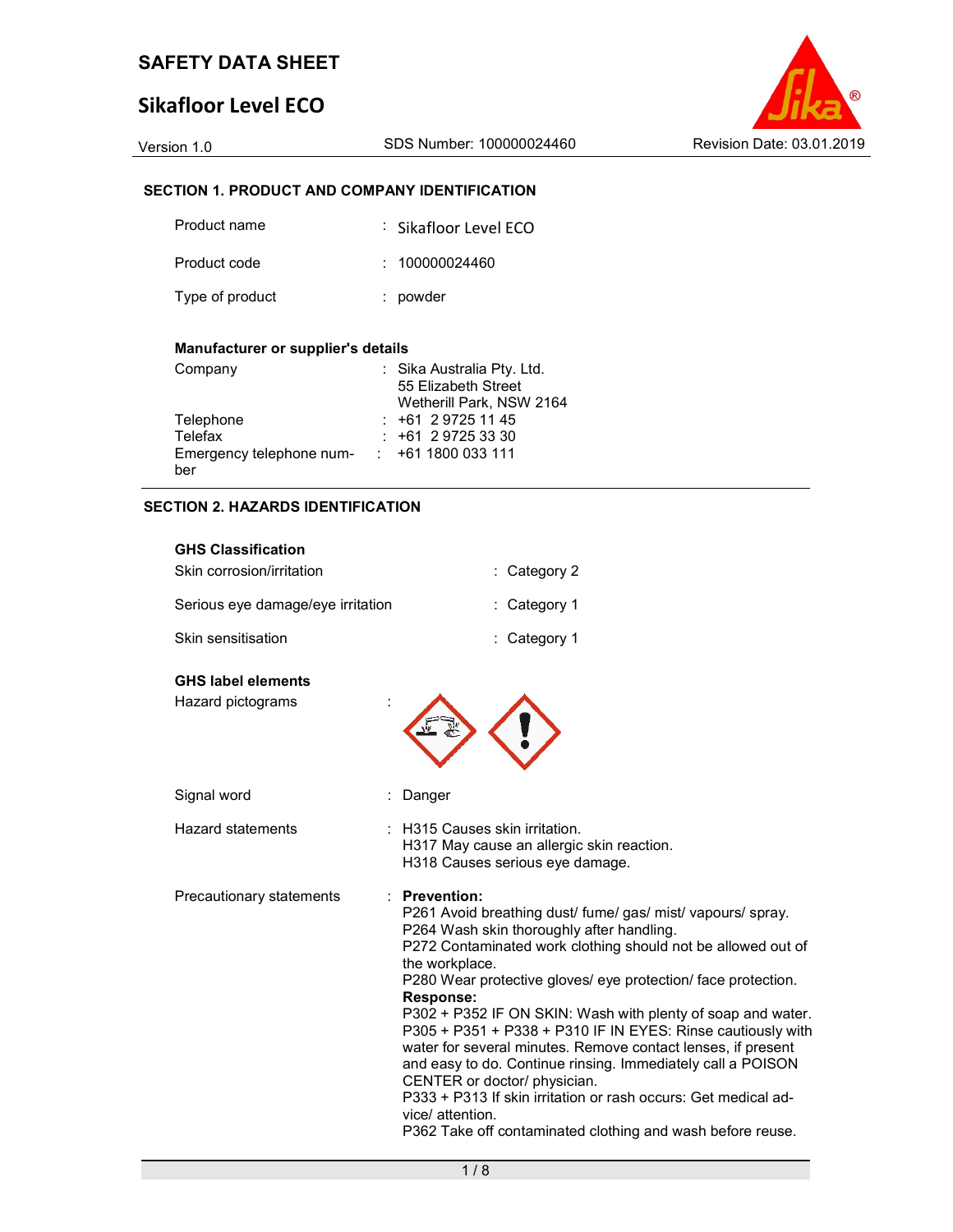# Sikafloor Level ECO



#### Disposal:

P501 Dispose of contents/ container to an approved waste disposal plant.

#### Other hazards which do not result in classification

None known.

#### SECTION 3. COMPOSITION/INFORMATION ON INGREDIENTS

Substance / Mixture : Mixture :

#### Hazardous components

| Chemical name               | l CAS-No.  | Concentration (%) |
|-----------------------------|------------|-------------------|
| Quartz (SiO2)               | 14808-60-7 | $>= 30 - 560$     |
| Limestone                   | 1317-65-3  | $>= 10 - 530$     |
| Cement, portland, chemicals | 65997-15-1 | $>= 10 - 520$     |
| calcium sulfate             | 7778-18-9  | < 10              |

#### SECTION 4. FIRST AID MEASURES

| General advice                                                    | : Move out of dangerous area.<br>Consult a physician.<br>Show this safety data sheet to the doctor in attendance.                                                                                                                                                                                                         |
|-------------------------------------------------------------------|---------------------------------------------------------------------------------------------------------------------------------------------------------------------------------------------------------------------------------------------------------------------------------------------------------------------------|
| If inhaled                                                        | : Move to fresh air.<br>Consult a physician after significant exposure.                                                                                                                                                                                                                                                   |
| In case of skin contact                                           | : Take off contaminated clothing and shoes immediately.<br>Wash off with soap and plenty of water.<br>If symptoms persist, call a physician.                                                                                                                                                                              |
| In case of eye contact                                            | : Small amounts splashed into eyes can cause irreversible tis-<br>sue damage and blindness.<br>In the case of contact with eyes, rinse immediately with plenty<br>of water and seek medical advice.<br>Continue rinsing eyes during transport to hospital.<br>Remove contact lenses.<br>Keep eye wide open while rinsing. |
| If swallowed                                                      | : Clean mouth with water and drink afterwards plenty of water.<br>Do not give milk or alcoholic beverages.<br>Never give anything by mouth to an unconscious person.<br>Obtain medical attention.                                                                                                                         |
| Most important symptoms<br>and effects, both acute and<br>delayed | : irritant effects<br>sensitising effects<br>Allergic reactions<br>Excessive lachrymation<br>Dermatitis<br>See Section 11 for more detailed information on health effects<br>and symptoms.<br>Causes skin irritation.<br>May cause an allergic skin reaction.<br>Causes serious eye damage.                               |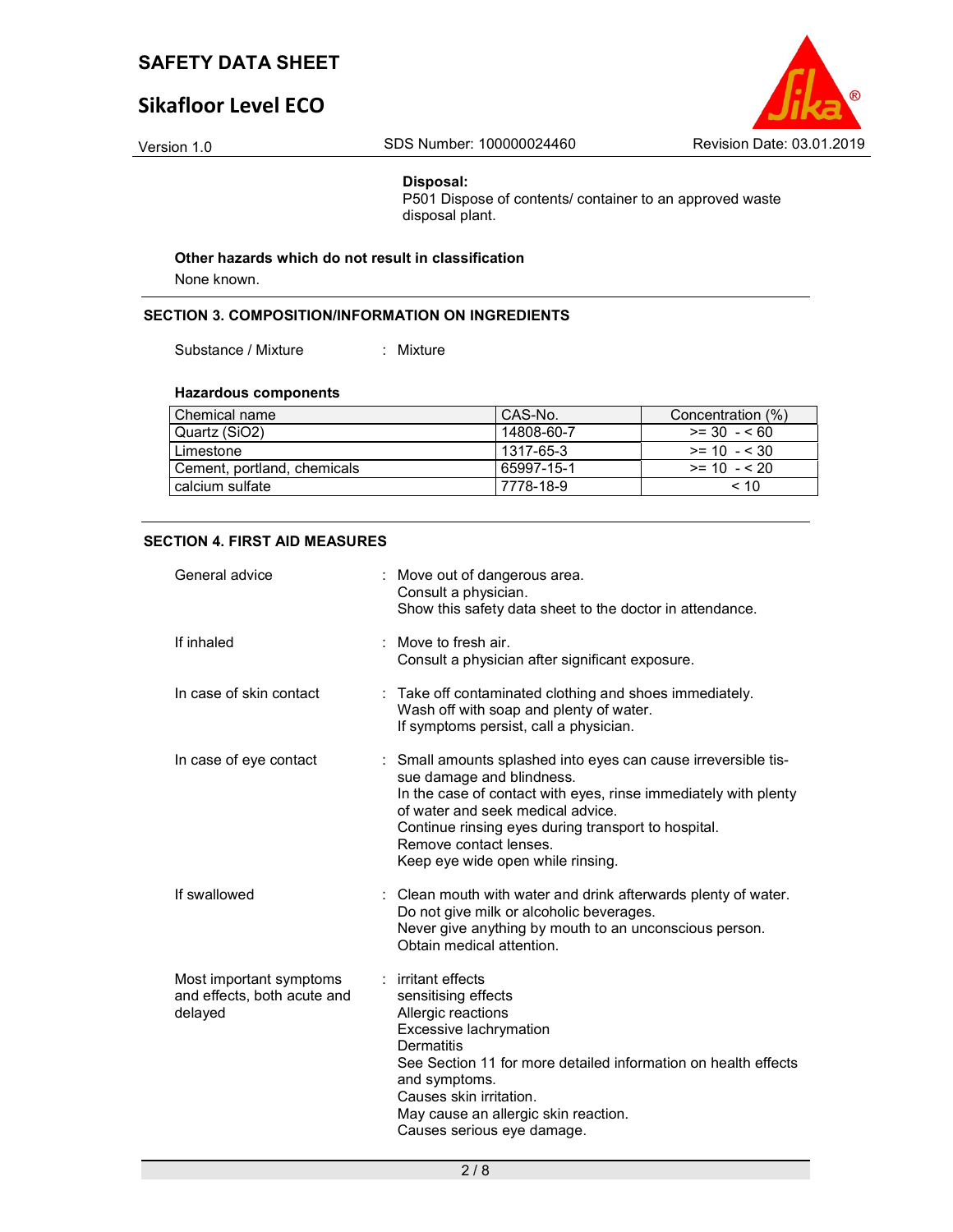# Sikafloor Level ECO



Notes to physician : Treat symptomatically.

#### SECTION 5. FIREFIGHTING MEASURES

| Suitable extinguishing media                     | : Use extinguishing measures that are appropriate to local cir-<br>cumstances and the surrounding environment. |
|--------------------------------------------------|----------------------------------------------------------------------------------------------------------------|
| Hazardous combustion prod-<br>ucts               | : No hazardous combustion products are known                                                                   |
| Specific extinguishing meth-<br>ods              | : Standard procedure for chemical fires.                                                                       |
| Special protective equipment<br>for firefighters | : In the event of fire, wear self-contained breathing apparatus.                                               |

### SECTION 6. ACCIDENTAL RELEASE MEASURES

| Personal precautions, protec-<br>tive equipment and emer-<br>gency procedures | : Use personal protective equipment.<br>Avoid breathing dust.<br>Deny access to unprotected persons.       |
|-------------------------------------------------------------------------------|------------------------------------------------------------------------------------------------------------|
| Environmental precautions                                                     | : Do not flush into surface water or sanitary sewer system.                                                |
| Methods and materials for<br>containment and cleaning up                      | : Pick up and arrange disposal without creating dust.<br>Keep in suitable, closed containers for disposal. |

#### SECTION 7. HANDLING AND STORAGE

| Advice on protection against<br>fire and explosion | : Avoid dust formation. Provide appropriate exhaust ventilation<br>at places where dust is formed.                                                                                                                                                                                                                                                                                                                                                                                                                                                                             |
|----------------------------------------------------|--------------------------------------------------------------------------------------------------------------------------------------------------------------------------------------------------------------------------------------------------------------------------------------------------------------------------------------------------------------------------------------------------------------------------------------------------------------------------------------------------------------------------------------------------------------------------------|
| Advice on safe handling                            | : Do not breathe vapours/dust.<br>Avoid exceeding the given occupational exposure limits (see<br>section 8).<br>Do not get in eyes, on skin, or on clothing.<br>For personal protection see section 8.<br>Persons with a history of skin sensitisation problems or asth-<br>ma, allergies, chronic or recurrent respiratory disease should<br>not be employed in any process in which this mixture is being<br>used.<br>Smoking, eating and drinking should be prohibited in the ap-<br>plication area.<br>Follow standard hygiene measures when handling chemical<br>products |
| Hygiene measures                                   | : Handle in accordance with good industrial hygiene and safety<br>practice.<br>When using do not eat or drink.<br>When using do not smoke.<br>Wash hands before breaks and at the end of workday.                                                                                                                                                                                                                                                                                                                                                                              |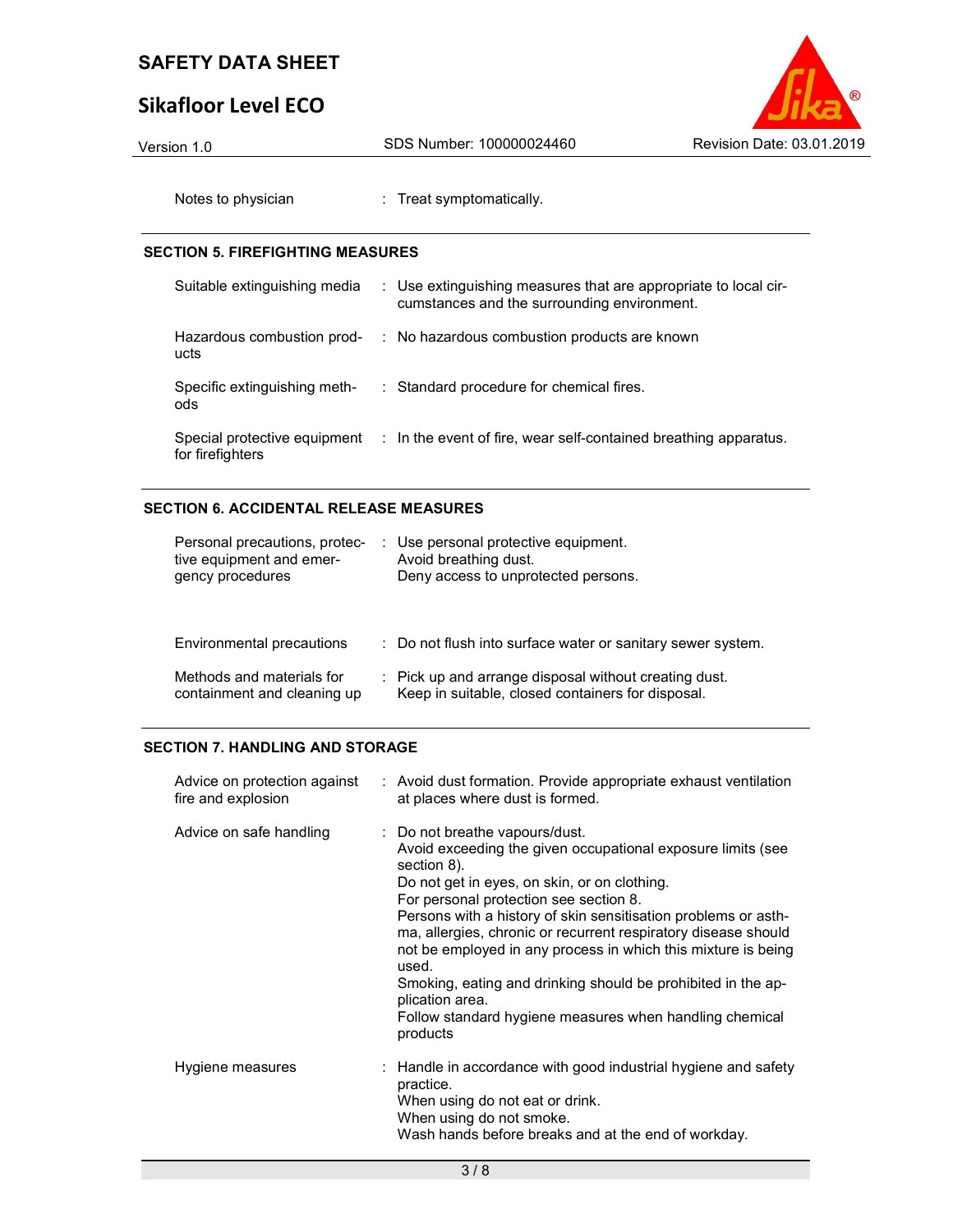# Sikafloor Level ECO



Conditions for safe storage : Keep container tightly closed in a dry and well-ventilated place. Store in accordance with local regulations.

SECTION 8. EXPOSURE CONTROLS/PERSONAL PROTECTION

| Components                  | CAS-No.    | Value type                           | Control parame-                                                     | <b>Basis</b> |
|-----------------------------|------------|--------------------------------------|---------------------------------------------------------------------|--------------|
|                             |            | (Form of                             | ters / Permissible                                                  |              |
|                             |            | exposure)                            | concentration                                                       |              |
| Quartz (SiO2)               | 14808-60-7 | TWA (Res-                            | $0.1$ mg/m $3$                                                      | AU OEL       |
|                             |            | pirable dust)                        |                                                                     |              |
| Limestone                   | 1317-65-3  | <b>TWA</b>                           | 10 mg/m $3$                                                         | AU OEL       |
|                             |            |                                      | (Calcium car-                                                       |              |
|                             |            |                                      | bonate)                                                             |              |
|                             |            |                                      |                                                                     |              |
|                             |            |                                      | Further information: This value is for inhalable dust containing no |              |
|                             |            | asbestos and < 1% crystalline silica |                                                                     |              |
| Cement, portland, chemicals | 65997-15-1 | l TWA                                | $10 \text{ mg/m}$                                                   | AU OEL       |
|                             |            |                                      | Further information: This value is for inhalable dust containing no |              |
|                             |            | asbestos and < 1% crystalline silica |                                                                     |              |
| calcium sulfate             | 7778-18-9  | TWA                                  | $10 \text{ mg/m}$                                                   | AU OEL       |
|                             |            |                                      | Further information: This value is for inhalable dust containing no |              |

#### Components with workplace control parameters

#### Personal protective equipment

| Respiratory protection   | : Use respiratory protection unless adequate local exhaust<br>ventilation is provided or exposure assessment demonstrates<br>that exposures are within recommended exposure guidelines.<br>The filter class for the respirator must be suitable for the max-<br>imum expected contaminant concentration<br>(gas/vapour/aerosol/particulates) that may arise when han-<br>dling the product. If this concentration is exceeded, self-<br>contained breathing apparatus must be used. |
|--------------------------|-------------------------------------------------------------------------------------------------------------------------------------------------------------------------------------------------------------------------------------------------------------------------------------------------------------------------------------------------------------------------------------------------------------------------------------------------------------------------------------|
| Hand protection          | : Chemical-resistant, impervious gloves complying with an ap-<br>proved standard should be worn at all times when handling<br>chemical products if a risk assessment indicates this is nec-<br>essary.                                                                                                                                                                                                                                                                              |
| Eye protection           | : Safety eyewear complying with an approved standard should<br>be used when a risk assessment indicates this is necessary.                                                                                                                                                                                                                                                                                                                                                          |
| Skin and body protection | : Choose body protection in relation to its type, to the concen-<br>tration and amount of dangerous substances, and to the spe-<br>cific work-place.                                                                                                                                                                                                                                                                                                                                |

#### SECTION 9. PHYSICAL AND CHEMICAL PROPERTIES

| Appearance | : powder |
|------------|----------|
| Colour     | : grey   |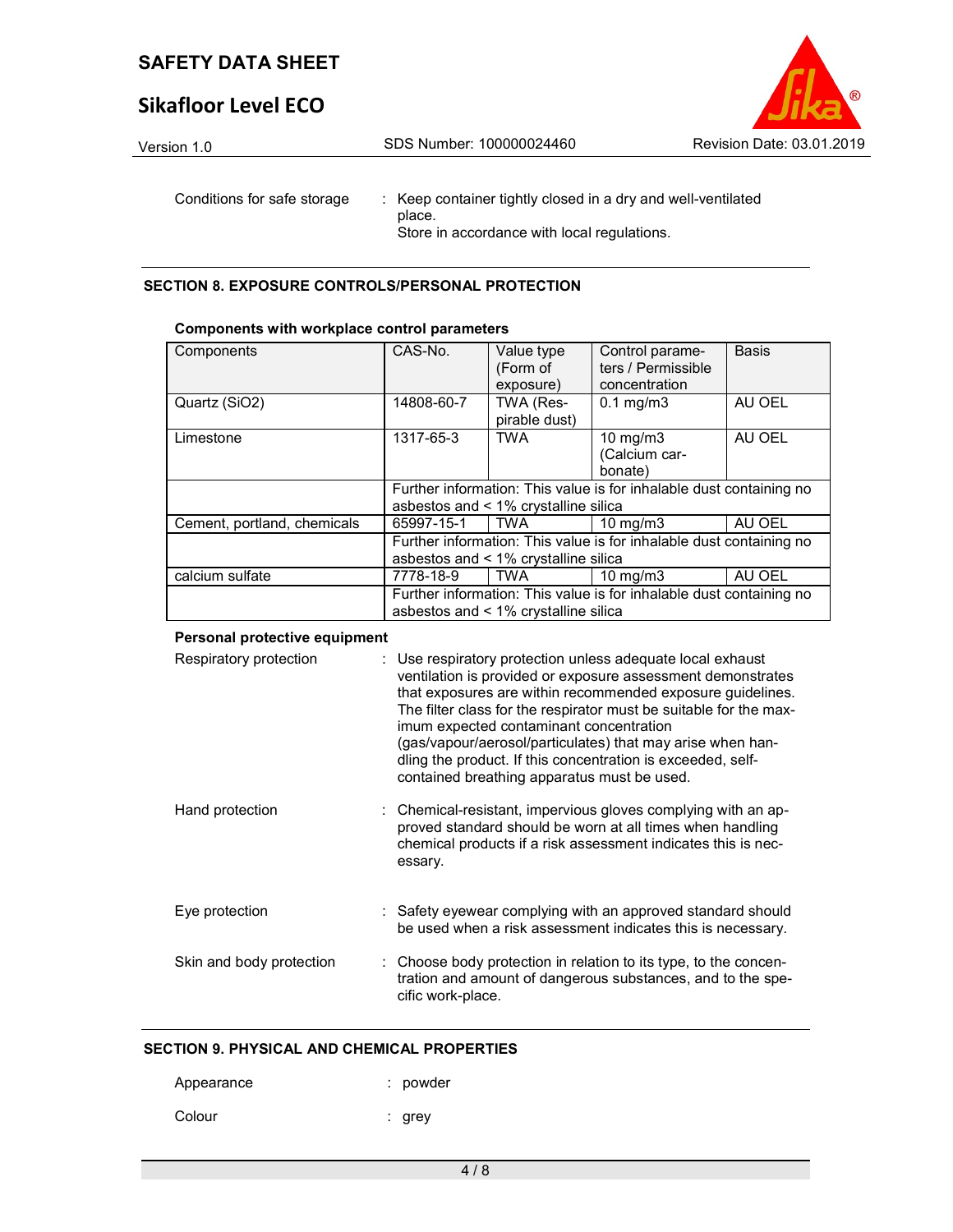# Sikafloor Level ECO



| Version 1.0                                   | SDS Number: 100000024460 | Revision Date: 03.01.2019 |
|-----------------------------------------------|--------------------------|---------------------------|
| Odour                                         | : odourless              |                           |
| <b>Odour Threshold</b>                        | : No data available      |                           |
| pH                                            | : No data available      |                           |
| Melting point/range / Freezing<br>point       | : No data available      |                           |
| Boiling point/boiling range                   | : No data available      |                           |
| Flash point                                   | : No data available      |                           |
| Evaporation rate                              | : No data available      |                           |
| Flammability                                  | : No data available      |                           |
| Upper explosion limit                         | : No data available      |                           |
| Lower explosion limit                         | : No data available      |                           |
| Vapour pressure                               | : No data available      |                           |
| Relative vapour density                       | : No data available      |                           |
| Density                                       | : $1.51$ g/cm3           |                           |
| Solubility(ies)<br>Water solubility           | : No data available      |                           |
| Solubility in other solvents                  | : No data available      |                           |
| Partition coefficient: n-<br>octanol/water    | : No data available      |                           |
| Auto-ignition temperature                     | : No data available      |                           |
| Decomposition temperature : No data available |                          |                           |
| Viscosity, dynamic                            | : No data available      |                           |
| Viscosity, kinematic                          | : No data available      |                           |
| Explosive properties                          | No data available        |                           |
| Molecular weight                              | No data available        |                           |
|                                               |                          |                           |

#### SECTION 10. STABILITY AND REACTIVITY

| Reactivity                     | : No dangerous reaction known under conditions of normal use. |
|--------------------------------|---------------------------------------------------------------|
| Chemical stability             | : The product is chemically stable.                           |
| Possibility of hazardous reac- | Stable under recommended storage conditions.                  |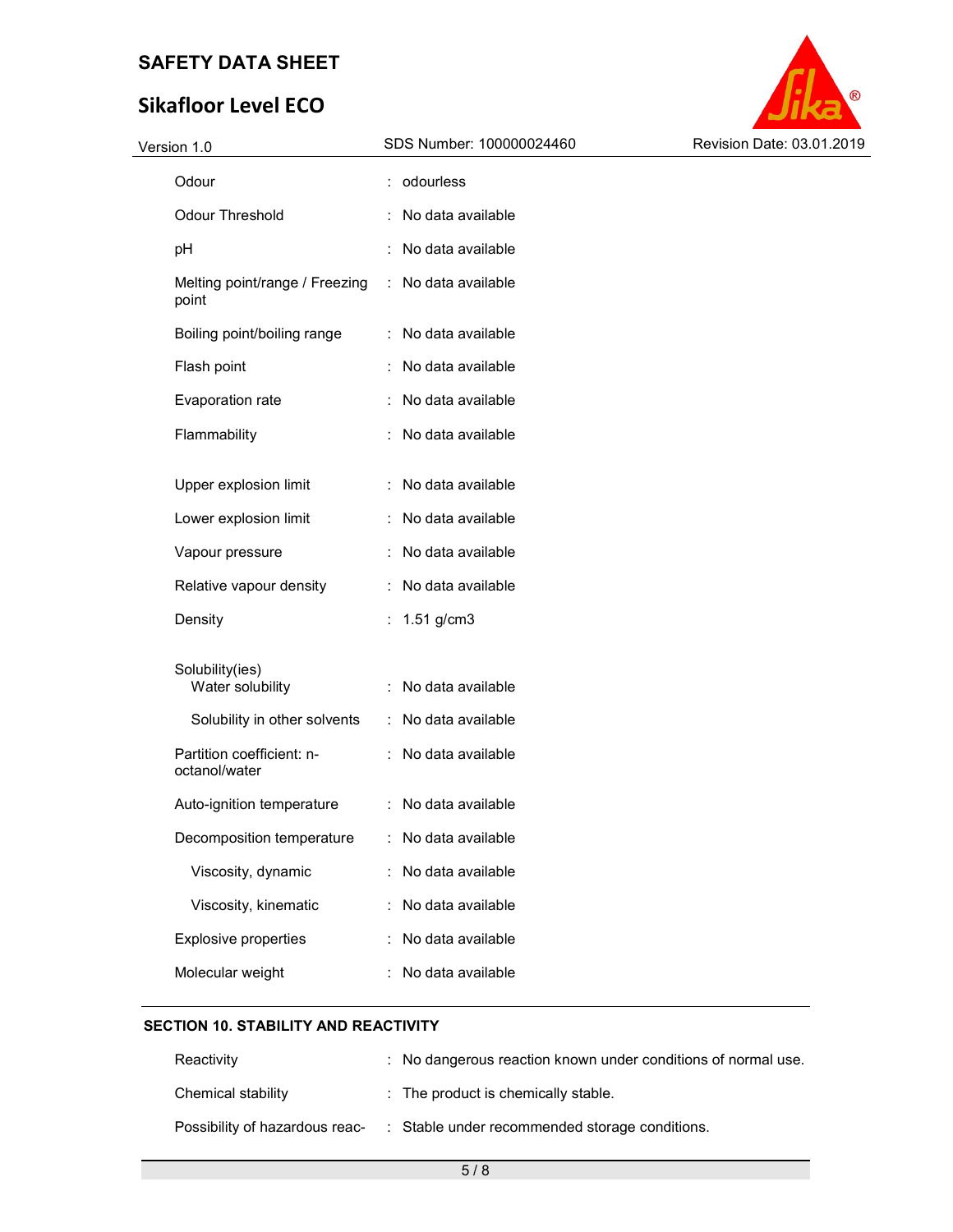# Sikafloor Level ECO



| Version 1.0         | SDS Number: 100000024460 | Revision Date: 03.01.2019 |
|---------------------|--------------------------|---------------------------|
| tions               |                          |                           |
| Conditions to avoid | : No data available      |                           |

Incompatible materials : No data available

No decomposition if stored and applied as directed.

#### SECTION 11. TOXICOLOGICAL INFORMATION

#### Acute toxicity

Not classified based on available information.

#### Components:

calcium sulfate:

Acute oral toxicity : LD50 Oral (Rat): > 5,000 mg/kg

#### Skin corrosion/irritation

Causes skin irritation.

#### Serious eye damage/eye irritation

Causes serious eye damage.

#### Respiratory or skin sensitisation

Skin sensitisation: May cause an allergic skin reaction. Respiratory sensitisation: Not classified based on available information.

#### Chronic toxicity

Germ cell mutagenicity

Not classified based on available information.

#### **Carcinogenicity**

Not classified based on available information.

#### Reproductive toxicity

Not classified based on available information.

#### STOT - single exposure

Not classified based on available information.

#### STOT - repeated exposure

Not classified based on available information.

#### Aspiration toxicity

Not classified based on available information.

#### SECTION 12. ECOLOGICAL INFORMATION

**Ecotoxicity** No data available

#### Persistence and degradability

No data available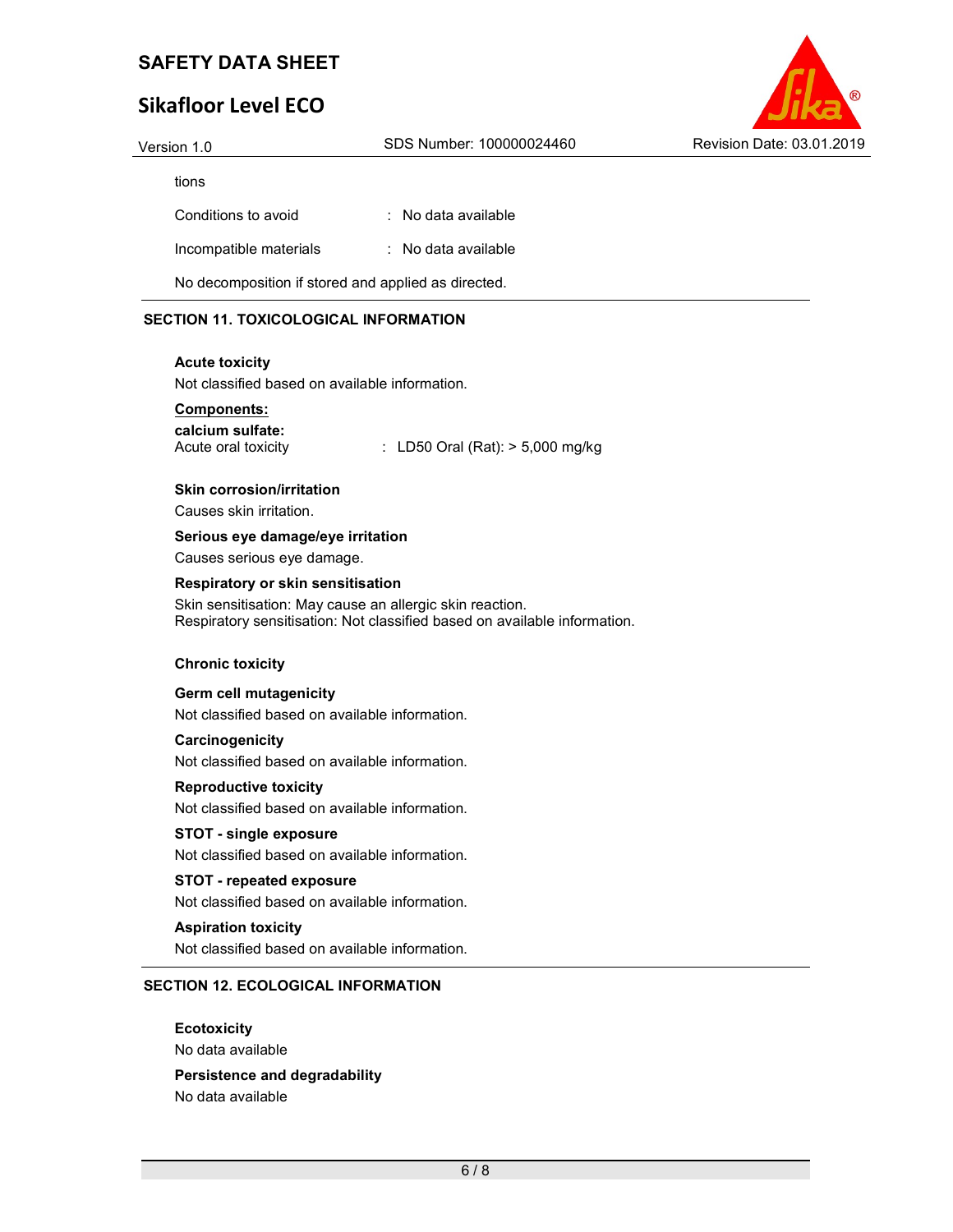# Sikafloor Level ECO



#### Bioaccumulative potential

No data available

Mobility in soil

No data available

#### Other adverse effects

#### Product:

Additional ecological information : There is no data available for this product.

#### SECTION 13. DISPOSAL CONSIDERATIONS

| <b>Disposal methods</b> |                                                                                                                                        |
|-------------------------|----------------------------------------------------------------------------------------------------------------------------------------|
| Waste from residues     | : Do not contaminate ponds, waterways or ditches with chemi-<br>cal or used container.<br>Send to a licensed waste management company. |
| Contaminated packaging  | : Empty remaining contents.<br>Dispose of as unused product.<br>Do not re-use empty containers.                                        |

#### SECTION 14. TRANSPORT INFORMATION

#### International Regulations

Transport in bulk according to Annex II of MARPOL 73/78 and the IBC Code Not applicable for product as supplied.

#### National Regulations

#### SECTION 15. REGULATORY INFORMATION

#### Safety, health and environmental regulations/legislation specific for the substance or mixture Standard for the Uniform Scheduling of Medicines and Poisons : No poison schedule number allocated International Chemical Weapons Convention (CWC) Schedules of Toxic Chemicals and Precursors : Not applicable Prohibition/Licensing Requirements : Quartz (SiO2) Refer to model WHS Act and Regulations for prohibition, authorisation and restricted use.

#### The components of this product are reported in the following inventories:

AICS **EXECUTE:** On the inventory, or in compliance with the inventory